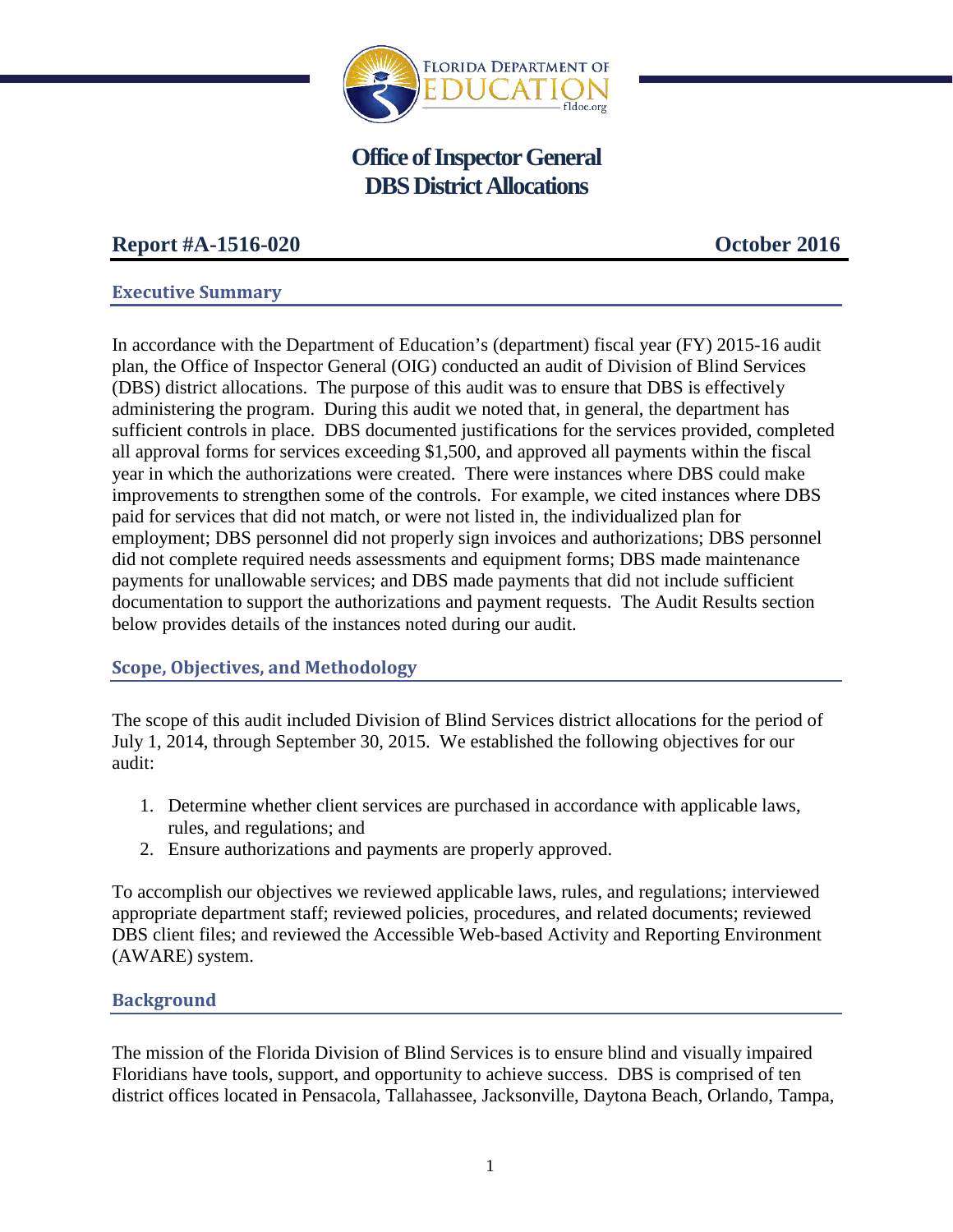Fort Myers, West Palm Beach, Sunrise, and Miami. DBS allocates and distributes funds for authorization to the ten district offices. The funds for authorization are non-contractual discretionary funds used to provide needed services for individuals who are blind and visually impaired. The allocations are based on the district's requests and previous allocation amounts.

The funds for authorization are distributed across five programs: Blind Babies (BB), Independent Living Older Blind (ILOB), Independent Living Adult Program (ILAP), Children's Program (CP), and Vocational Rehabilitation (VR). For the period of July 1, 2014, through September 30, 2015, DBS allocated \$65,391.00 to BB, \$180,900.00 to CP, \$60,644.00 to ILAP, \$82,668.00 to ILOB, and \$13,153,164.00 to VR for a total disbursement of \$13,542,767.00. During the period of July 1, 2014, through September 30, 2015, DBS created 33,086 authorizations. The program purposes are detailed below.

The Blind Babies program was established to provide community-based early intervention education to parents, guardians, or caregivers of eligible children with visual impairments up to the age of five. The goal of the BB program is to maximize the overall development and independence of infants and toddlers who are blind or visually impaired by providing direct early intervention services, information, and resources to the children and their caregivers.

The Children's program provides information and referral services, parent education, and preparation for referral to the transition program for children in kindergarten through high school. CP rehabilitation specialists serve eligible children who are blind or visually impaired so that their families can be informed advocates for their child. Successful outcomes enable the children to participate in the DBS transition program or other appropriate community programs.

The Independent Living Adult program and Independent Living Older Blind program enable individuals with blindness or significant visual impairments to live more independently in their homes and communities with a maximum degree of self-direction. The ILAP program is designed for adults under 55 years of age, and the ILOB program is designed for adults 55 years and older.

The mission of the VR program is to provide opportunities for individuals who are blind and visually impaired, enabling them to improve and develop skills necessary for obtaining or maintaining employment.

DBS documents and tracks client services, authorizations, and payments in AWARE. Each district has a district administrator (DA) and a VR supervisor who are responsible for ensuring DBS clients receive appropriate services.

# **Audit Results**

Finding 1: DBS provided services prior to the completion of IPEs and services did not match the IPE in effect.

34 CFR 361.45(b) states, "(1) The designated State unit must conduct an assessment for determining vocational rehabilitation needs, if appropriate, for each eligible individual or, if the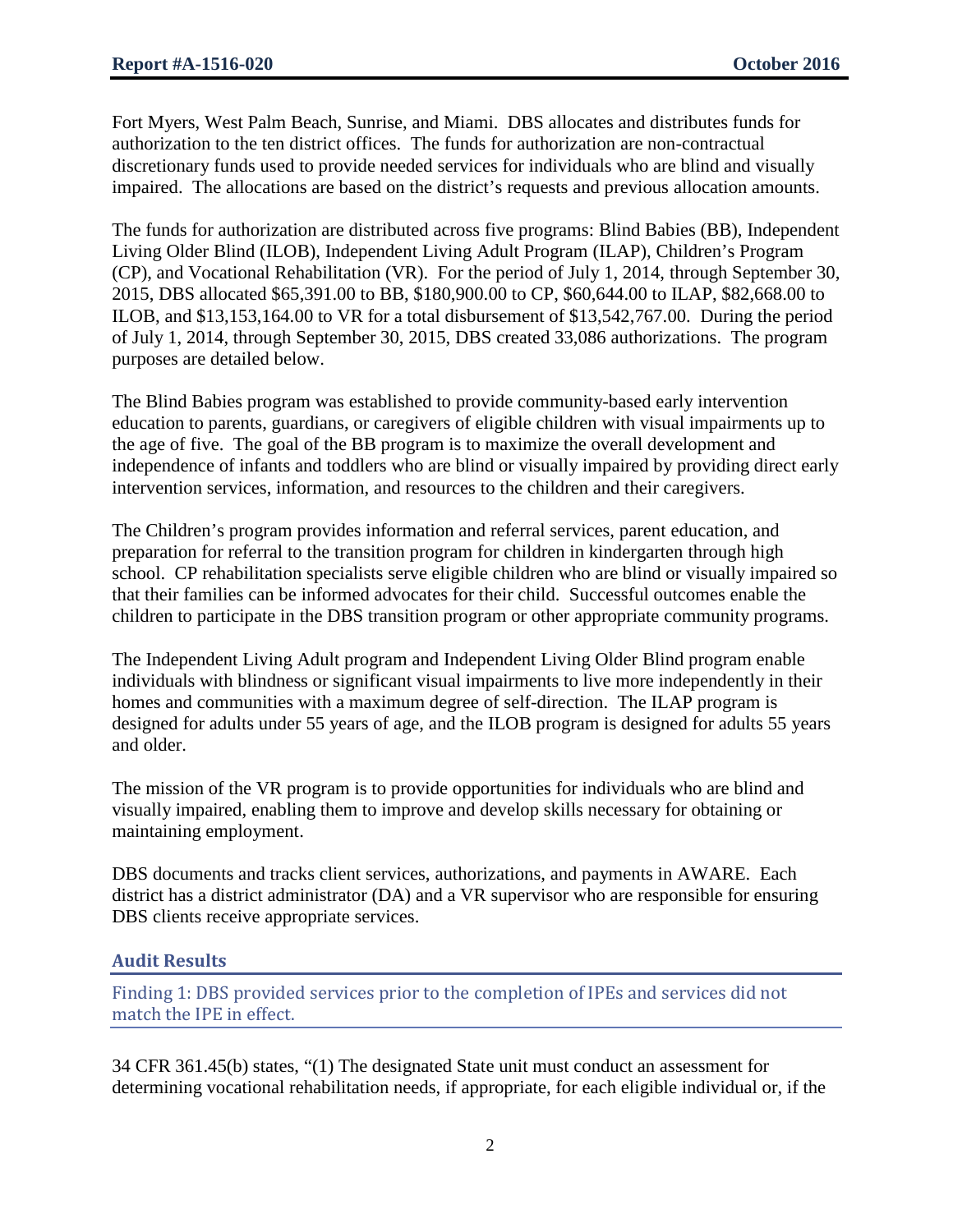State is operating under an order of selection, for each eligible individual to whom the State is able to provide services. The purpose of this assessment is to determine the employment outcome, and the nature and scope of vocational rehabilitation services to be included in the IPE. (2) The IPE must be designed to achieve a specific employment outcome, as defined in §361.5(b)(16), that is selected by the individual consistent with the individual's unique strengths, resources, priorities, concerns, abilities, capabilities, interests, and informed choice."

The VR Manual states, "If there are substantive changes in the employment outcome, VR services or service providers, the IPE must be amended, as necessary, by the individual or, as appropriate his/her representative, in collaboration with the Rehabilitation Specialist."

During the period of July 1, 2014, through September 30, 2015, DBS created and issued 33,086 vendor and direct authorizations. In order to determine whether the services matched the clients' IPEs, we judgmentally sampled and reviewed 150 authorizations and the corresponding IPEs in effect. We did not consider an IPE to be in effect if it did not contain both the client and counselor's signatures at the time the authorizations were created and paid. Of the 150 sampled authorizations and IPEs, 9 (6%) IPEs were not in effect at the time the authorization was created and paid and 1 (1%) IPE did not match the services received. In addition, nine authorizations included the correct service in the IPE, but did not identify the proper provider and were not amended accordingly. Per the VR manual, services on an IPE, initial and all amendments, should not be initiated until the IPE has been agreed to and signed by the client and the rehabilitation specialist and approved by the supervisor or DA.

Of the nine IPEs not in effect at the time of the authorization, four were not on file during the period the authorizations were created and five were not signed by both the client and counselor. DBS staff stated there are instances where the district offices will fill an immediate need for a client prior to completion of the IPE and then complete the IPE later.

One of the nine authorizations was for post-employment services. The services exceeded the definition and duration of post-employment services by continuing for a period of one year and four months. Per division policy, post-employment services should be no more than 4 months in duration. The district stated they did not open an active IPE after the four month period due to pending approval for the purchase of the equipment, which extended for a period over a year.

Providing services without properly completed IPEs, or providing services that do not match the clients' IPEs, could lead to the department paying for unnecessary or unallowable services.

# *Recommendation*

We recommend that DBS monitor the districts to ensure IPEs are properly completed prior to providing services to clients and ensure the services provided match the current IPE on file. We also recommend DBS identify the correct provider when providing services to the clients and amend the IPEs accordingly.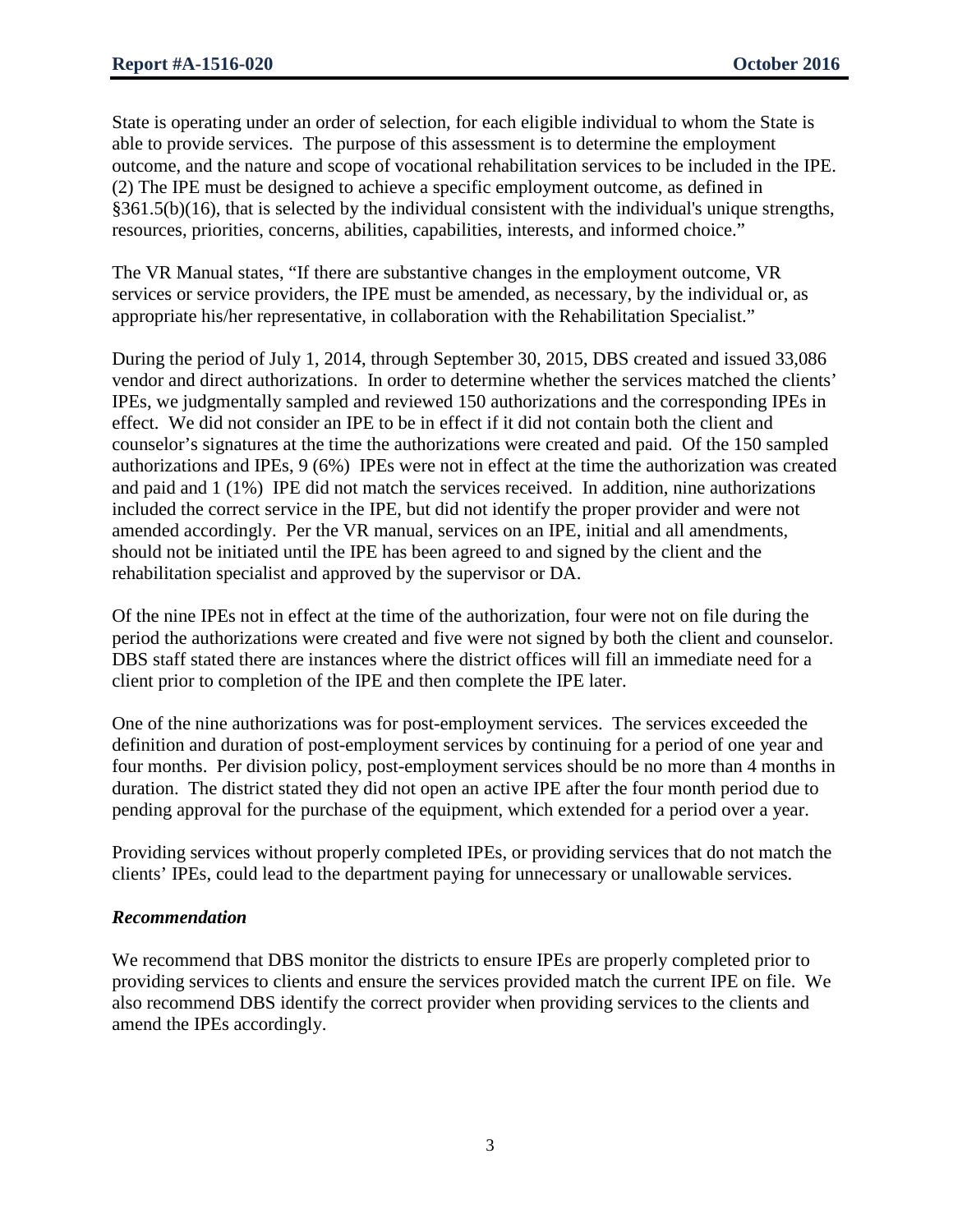### *Management Response*

DBS will continue to conduct random desk reviews. Targeted desk and onsite reviews will be made to districts with higher incidences of non-compliance. DBS will ensure that the Quality Assurance Case Review Form addresses the IPE, the specific provider and provided services. DBS will address the IPE process in ongoing staff trainings.

Finding 2: Invoices and authorizations were not appropriately signed

Section 9.1 of the VR Manual states, "All vendor invoices must be signed in the lower right hand corner by the District Administrator or Supervisor. All authorizations must also be signed by the District Administrator or Supervisor when approving for payment (signature in the lower right hand corner)."

Per the Children's Program Manual, "Once the service has been rendered, the authorization will be signed by the counselor. All vendor invoices must be signed in the lower right-hand corner by the assigned staff member or Supervisor."

Of the 33,086 vendor and direct authorizations created during the period of July 1, 2014 through September 30, 2015, 28,147 were vendor or group authorizations. We judgmentally sampled and reviewed 94 VR vendor authorizations and invoices and 1 CP vendor authorization and invoice. Of the 95 authorizations sampled, the DA or VR Supervisor did not appropriately sign 83 VR authorizations (87.4%). One of the 83 authorizations was signed by the DA; however, the DA was also reflected as the counselor for the client.

Of the 95 invoices sampled, the District Administrator or VR Supervisor did not appropriately sign 80 of the VR invoices (84%) and the assigned staff member or supervisor did not sign the one CP invoice. One of the 80 VR invoices was signed by the DA; however, the DA was also reflected as the counselor for the client.

Several districts indicated that they were under the impression that they did not have to sign the invoices and authorizations. Lack of proper signatures on authorizations and invoices could lead to payment for unauthorized or unnecessary services. It could also indicate a lack of monitoring by the District Administrators and supervisors and allow a potential threat of fraud.

#### *Recommendation*

We recommend DBS ensure all invoices and authorizations are properly signed in accordance with the VR and CP manual. We also recommend DBS ensure all districts are trained and aware of the approval requirements.

#### *Management Response*

DBS will continue to conduct random desk reviews. Targeted desk and onsite reviews will be made to districts with higher incidences of non-compliance. DBS will ensure that the Quality Assurance Case Review Form addresses the invoice and authorization approval process (required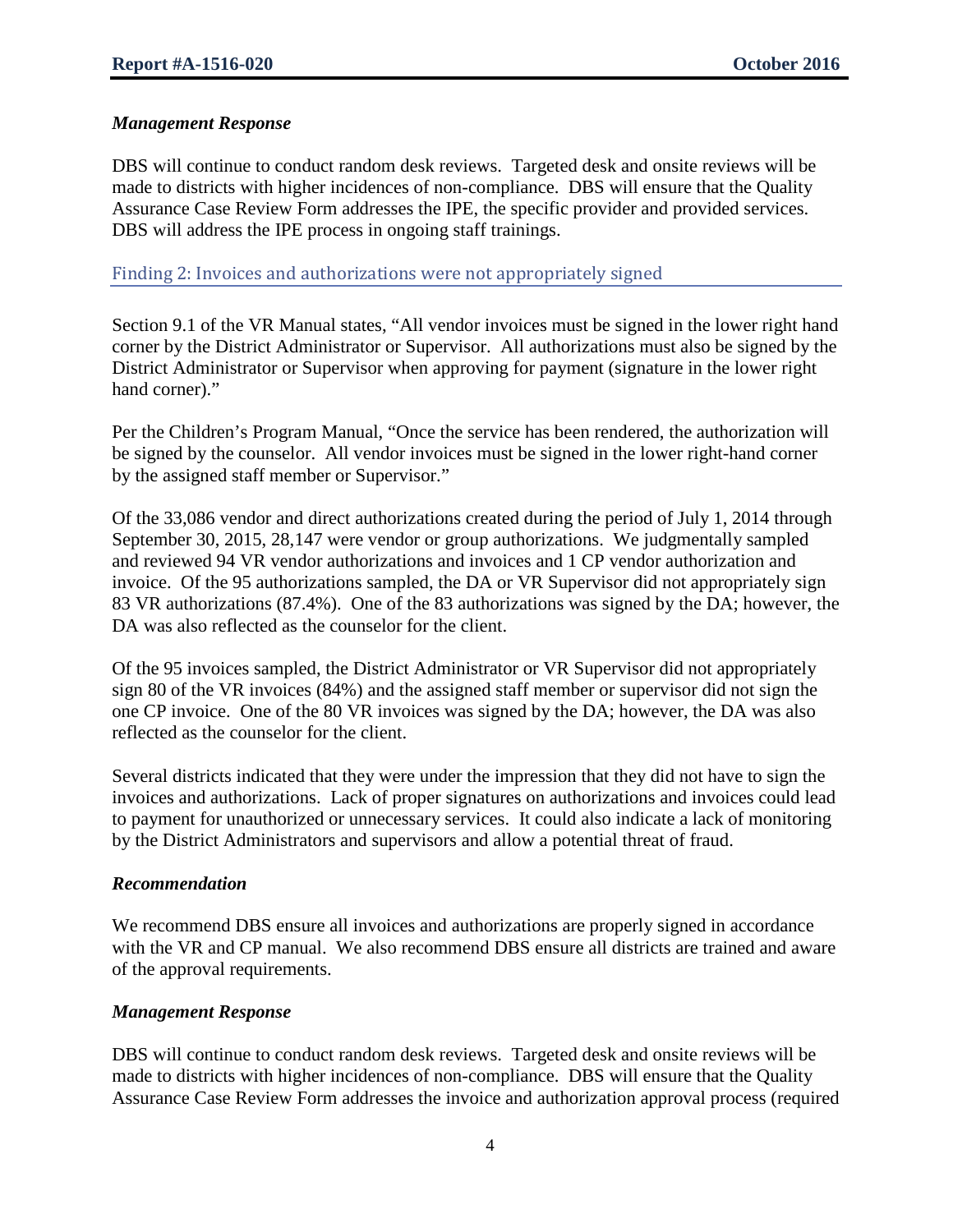signature in designated area on the invoice and authorization). DBS will address the invoice and authorization process in ongoing staff training.

Finding 3: Maintenance requests did not include the required needs assessments and request forms.

34 CFR 361.48(a) states, "The state plan must assure that, as appropriate to the vocational rehabilitation needs of each individual and consistent with each individual's informed choice, the following vocational rehabilitation services are available: (1) Assessment for determining eligibility and priority for services in accordance with CFR 361.42, (2) Assessment for determining vocational rehabilitation needs in accordance with CFR 361.45. (3) Vocational rehabilitation counseling and guidance. (4) Referral and other services necessary to help applicants and eligible individuals secure needed services from other agencies and to advise those individuals about client assistance programs established under 34 CFR part 370."

Section 7.1 of the VR manual states, "A Needs Assessment for Financial Assistance must be completed for all clients requesting maintenance and updated yearly as the maintenance continues." Clients applying for maintenance service, with the exception of clients receiving social security income and social security disability income, must complete a DBS-007 economic need application. In addition, form DBS-117 must be used for all maintenance requests.

Per DBS district policies and procedures, "Maintenance for anything other than Work Experience and Rehab Center attendees, requires form #257 be completed to support the request."

During the period of July 1, 2014, through September 30, 2015, DBS created and issued 4,482 maintenance payments, also known as direct authorizations. We judgmentally sampled 50 direct authorizations to determine whether the appropriate needs assessment and maintenance request forms were completed. Of the 50 sampled authorizations, 47 included services that required the needs assessment form #257. Forty-one of the 47 (87%) did not have a completed form. Twenty-four of the 50 sampled authorizations required the DBS-007 economic need application. Nine (38%) of the economic need applications were not provided. In addition, five (10%) of the sampled authorizations did not have maintenance requests.

One district was under the impression they did not have to submit needs assessment forms because they entered case notes in AWARE. Another district did not submit the assessment because the service was not based on economic need.

Lack of needs assessments and maintenance requests could hinder the counselor's ability to determine the amount of maintenance necessary. It could also lead to providing services for unqualified individuals.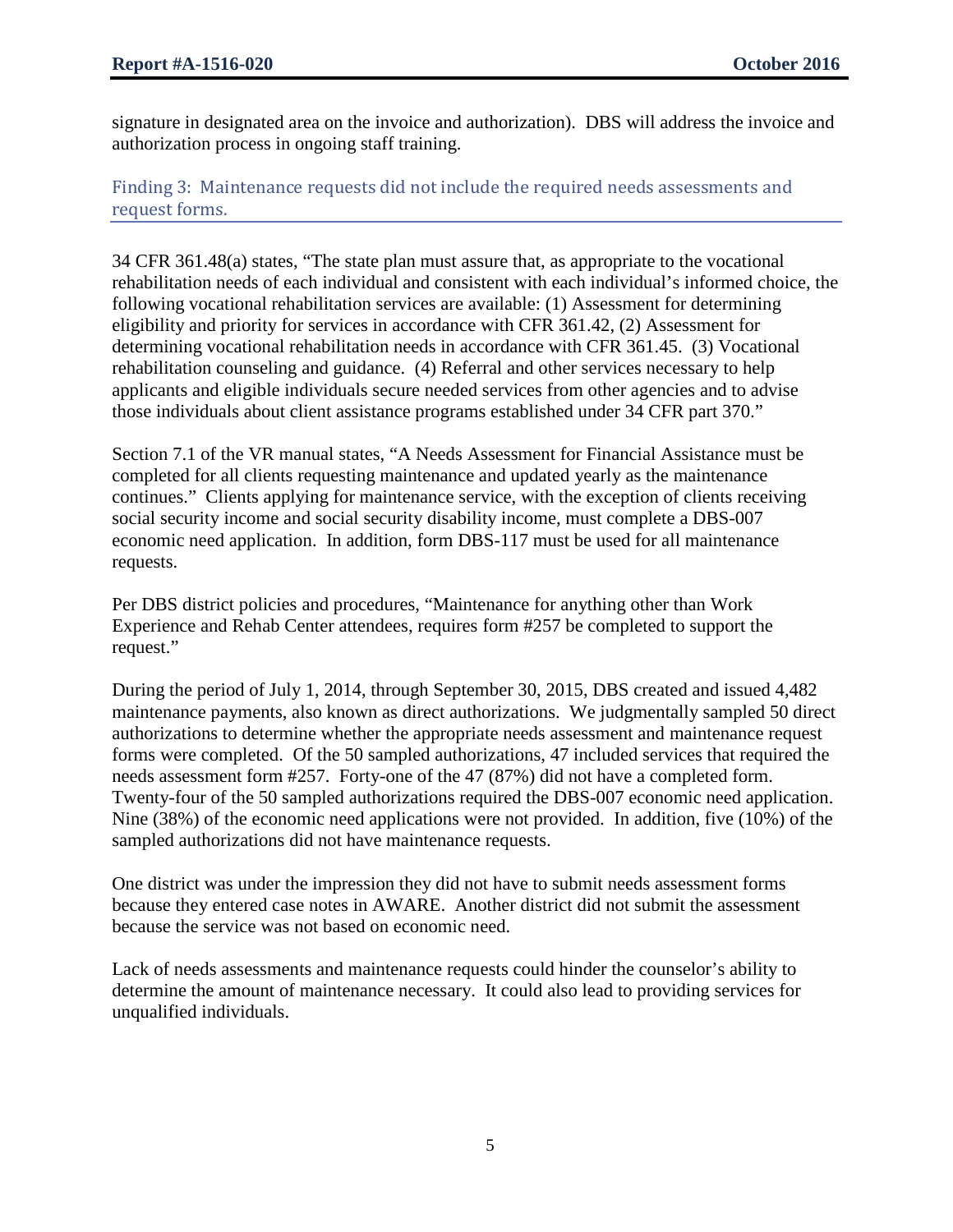#### *Recommendation*

We recommend DBS ensure all required maintenance forms and needs assessments are completed in accordance with the CFR and VR manual. We also recommend DBS reiterate the needs assessment requirements to the districts.

#### *Management Response*

DBS will continue to conduct random desk reviews. Targeted desk and onsite reviews will be made to districts with higher incidences of non-compliance. DBS will revise the Case Review Form to reflect monitoring as it applies to maintenance requests. DBS will ensure that the needs assessments are applied to the appropriate maintenance services. In addition, DBS Client Services will work to clarify related policies and procedures. DBS will address the maintenance request/needs assessment process in ongoing staff training.

Finding 4: Maintenance payments were used for unallowable services and were paid to clients instead of vendors.

Per the VR manual, maintenance is "monetary support provided to an individual for expenses, such as food, shelter, and clothing, that are in excess of the normal expenses of the individual and that are necessitated by the individual's participation in an assessment for determining eligibility and vocational rehabilitation needs or the individual's receipt of vocational rehabilitation services under an individualized plan for employment." ]

We judgmentally sampled 50 of the 4,482 maintenance payments to determine whether DBS issued payments for appropriate and allowable services. We determined 6 of the 50 sampled authorizations (12%) were not allowable. The six unallowable payments included multiple payments for shelter, rent, and food for the same individual in the same month; airfare; payment for a client without a job offer to relocate to Tallahassee; payment for a medical procedure; and an unspecified apartment maintenance payment. All six payments were made directly to the clients.

Per DBS staff, vendors must be registered in AWARE in order to receive payments for services. It was determined direct payments were made to the clients due to the vendors not being registered through AWARE. The instances occurred with tuition, meal plans, university housing, medical procedures, and transportation. The Program Administrator stated, "We have strongly encouraged staff to work with vendors to register in the My Florida Market Place System. However, many vendors refuse to do so. If a vendor absolutely refuses to register and there is no other vendor or method to obtain a necessary service, then DBS will provide maintenance."

Payments made to the clients instead of the vendors could result in the misuse of funds. Payments for unallowable services can result in the client receiving funds for expenses not related to assessments for determining eligibility and vocational rehabilitation needs or services under their IPE.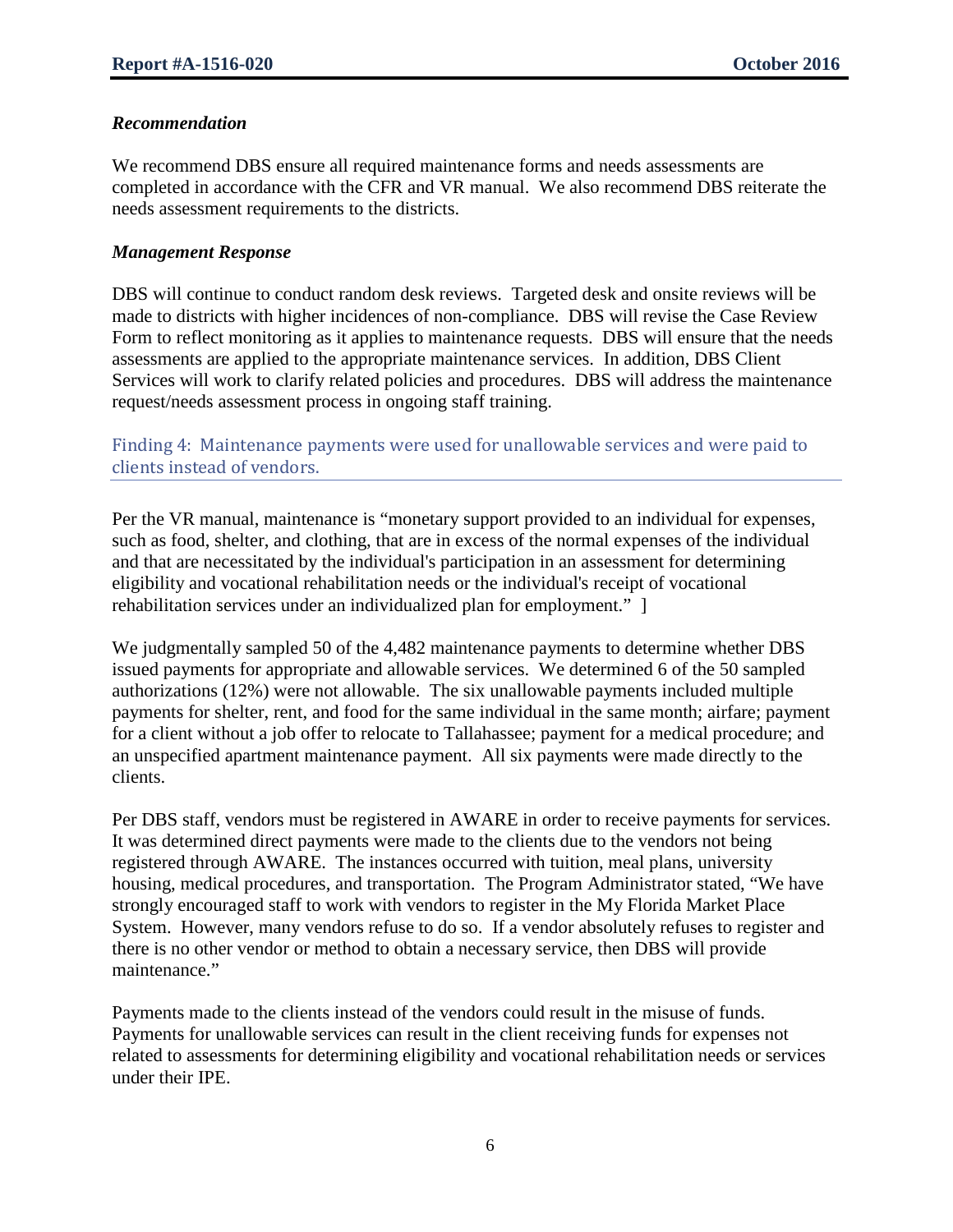### *Recommendation*

We recommend that the department strengthen their controls and monitoring of maintenance payments to ensure payments are only made for allowable services and paid directly to vendors when possible.

#### *Management Response*

DBS will reinforce the need to directly pay vendors for client maintenance payments when possible. DBS will develop a form to ensure supervisory review and approval of maintenance paid to clients, and will develop a quarterly summary report for management review of such payments. DBS Client Services will require staff to submit justifications in AWARE when directly paying clients for purchases outside of MyFloridaMarketPlace. DBS will ensure that the Quality Assurance Case Review form addresses allowable services paid directly to vendors. DBS will address the maintenance request/allowable services process in ongoing staff training.

Finding 5: Equipment forms were not completed and signed when the client received assistive technology.

Division Policy 6.07 states a Client Equipment Inventory and Receipt Form #108 must be completed and signed by all parties when the client receives assistive technology or when DBS reclaims possession. The completed form should be attached to the authorization in the client's paper file.

The program administrator communicated through email that counselors are to verify receipt with the client for equipment provided over \$600, stating they implemented a client receipt form 108 that must be signed when a client receives a tangible item.

We judgmentally sampled 100 of the 33,086 authorizations to determine whether equipment forms were completed and signed when the client received assistive technology. Of the 100 sample authorizations, 23 included equipment costing more than \$600. Ten of the 23 authorizations (43.5%) did not have the required equipment form #108. DBS equipment form #108 states DBS retains ownership for three years from date received and equipment is not to be sold, loaned, or disposed of in any manner during this period. Lack of completed and signed forms could lead to the client being unaware of the equipment restrictions and lead to loss of the DBS owned equipment. In addition, lack of the completed and signed form hinders DBS' ability to verify client receipt of the equipment.

#### *Recommendation*

We recommend DBS ensure the Client Equipment Inventory and Receipt Form #108 is completed and signed by all parties when the client receives assistive technology or when DBS reclaims possession in accordance with the manual. We also recommend that DBS include the equipment threshold amount in the policies and procedures for equipment form 108.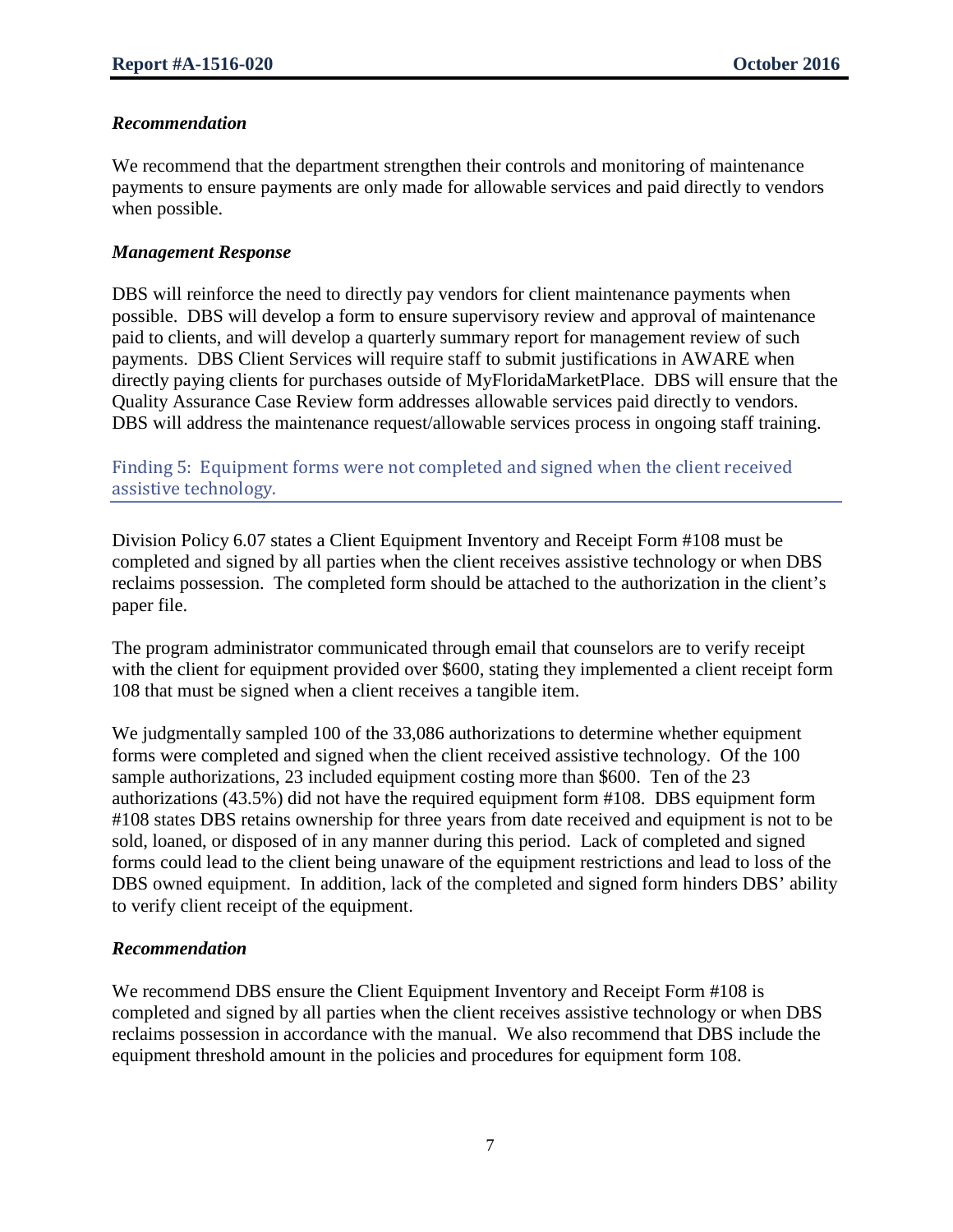# *Management Response*

DBS will continue to conduct random desk reviews. Targeted desk and onsite reviews will be made to districts with higher incidences of non-compliance. DBS will ensure that the Quality Assurance Case Review Form addresses the Client Equipment Inventory and Receipt Form #108. DBS will address the equipment inventory and documentation process (AWARE) in ongoing staff training by emphasizing DBS Policy 6.07 which addresses the procedures for equipment purchases and threshold amounts.

Finding 6: Payments did not include sufficient documentation to support the authorizations and payment requests

Section 9.1 of the VR manual states "the original authorization with invoice and one copy will be sent to Tallahassee for payment." Effective monitoring of payments includes the review of supporting documentation to ensure services were received by the client and funds were used for their intended purpose.

To determine whether vendor payments and direct payments had sufficient supporting documentation, we judgmentally sampled and reviewed 150 of the 33,086 authorizations and all supporting documentation from the department's fiscal office. Of the sampled 100 vendor payments, 3 (3%) did not include sufficient documentation of invoices or receipts to support the authorization and payment request. Of the sampled 50 direct payments, 32 (64%) did not include sufficient documentation of invoices or receipts to support the maintenance requests. These included instances in which the department reimbursed expenses and covered costs for tuition, relocation expenses, housing, meals, airfare, and counseling sessions.

We reviewed the case notes in AWARE to determine whether the receipt of services was verified by the rehabilitation specialist. Of the 100 authorizations sampled, there was no documentation in AWARE for 44 (44%) authorizations confirming the rehabilitation specialist had verified the receipt of services.

The DBS policy and procedures do not include requirements for maintenance payments to include supporting documentation. Lack of supporting documentation for payments and lack of verification of services could lead to DBS paying for unnecessary of unallowable services.

# *Recommendation*

We recommend DBS strengthen their policies and procedures to include requirements for supporting documentation in the form of invoices and/or receipts for maintenance payments. In addition, we recommend DBS rehabilitation specialists document their verification of client receipt of services in AWARE. We further recommend DBS perform periodic reviews to ensure payments are made for allowable and necessary services and contain the appropriate documentation.